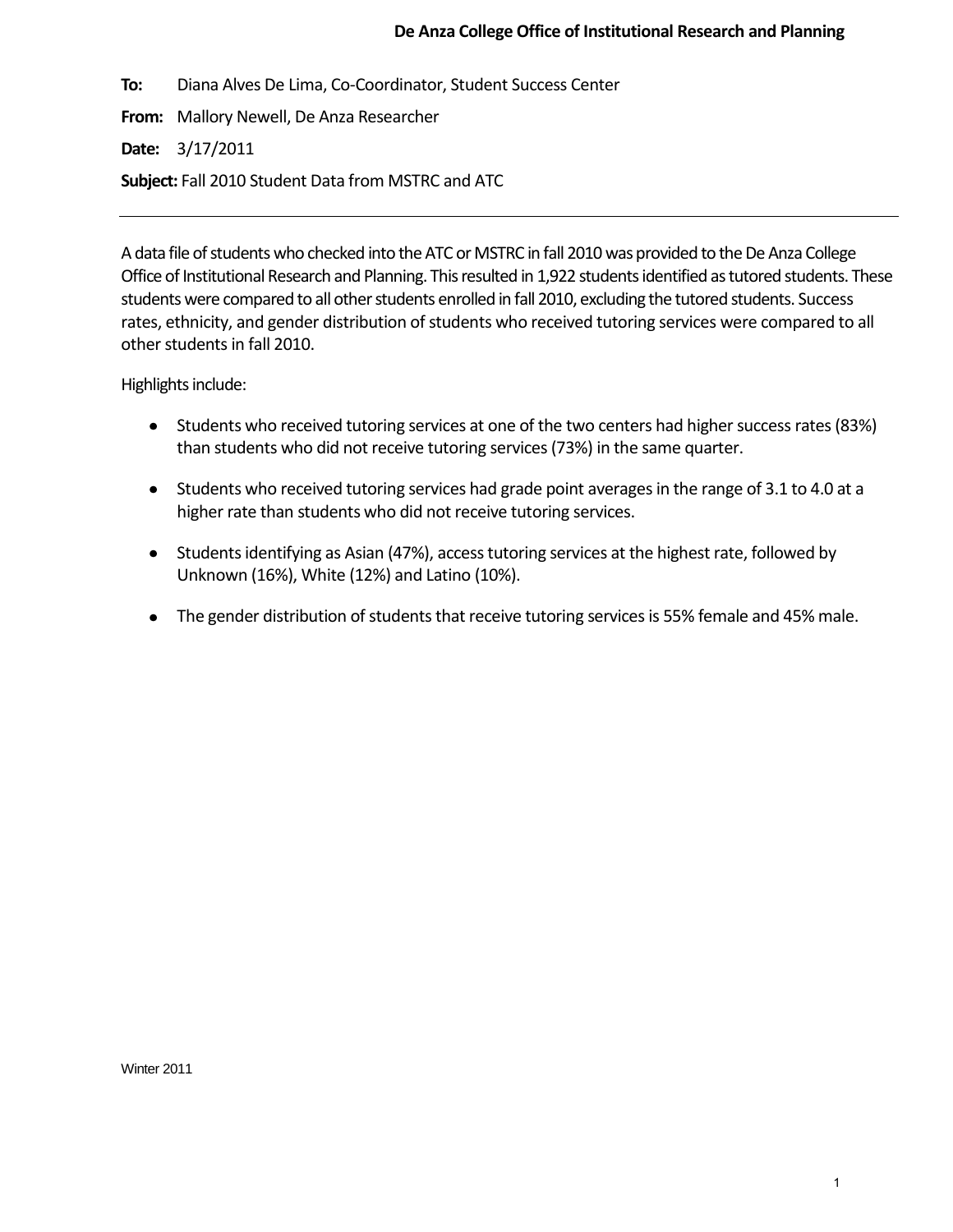## Students Served by the ATC and MSTRC

|                         | <b>Students</b> |
|-------------------------|-----------------|
| <b>Tutored Students</b> | 1.922           |
| All Others              | 21.827          |
| <b>Count Distinct</b>   | 23.749          |

Unduplicated headcount - students are counted only once regardless of the number of times they saw a tutor

### Success Rates of Students who checked into the ATC or MSTRC Compared to All Other Students

|                  | <b>Success</b> |             | Non Success |             | Withdraw |             | Total  |             |
|------------------|----------------|-------------|-------------|-------------|----------|-------------|--------|-------------|
|                  | Grades         | Row Percent | Grades      | Row Percent | Grades   | Row Percent | Grades | Row Percent |
| Tutored Students | 827. ا         | 83%         | 503         | 11%         | 373      | 7%          | 2.703  | 100%        |
| All Others       | 18.145         | 73%         | 5.772       | 15%         | 5.032    | 12%         | 28.949 | 100%        |

Success is A, B, C or P, non success is D, F, I or NP, withdraw is W All Others excludes tutored students

### Grade Point Average

|             | <b>Tutored Students</b> |         | <b>All Others</b> |         |  |
|-------------|-------------------------|---------|-------------------|---------|--|
|             | <b>Students</b>         | Percent | <b>Students</b>   | Percent |  |
| $0 - 1.0$   | 67                      | 3%      | 2,414             | 9%      |  |
| $1.1 - 2.0$ | 130                     | 6%      | 2.443             | 11%     |  |
| $2.1 - 3.0$ | 705                     | 35%     | 7,426             | 35%     |  |
| $3.1 - 3.5$ | 509                     | 28%     | 4.442             | 21%     |  |
| $3.5 - 4.0$ | 553                     | 29%     | 5,504             | 24%     |  |
| Total       | 1,964                   | 100%    | 22.229            | 100%    |  |
|             |                         |         |                   |         |  |

Cumulative to term GPA